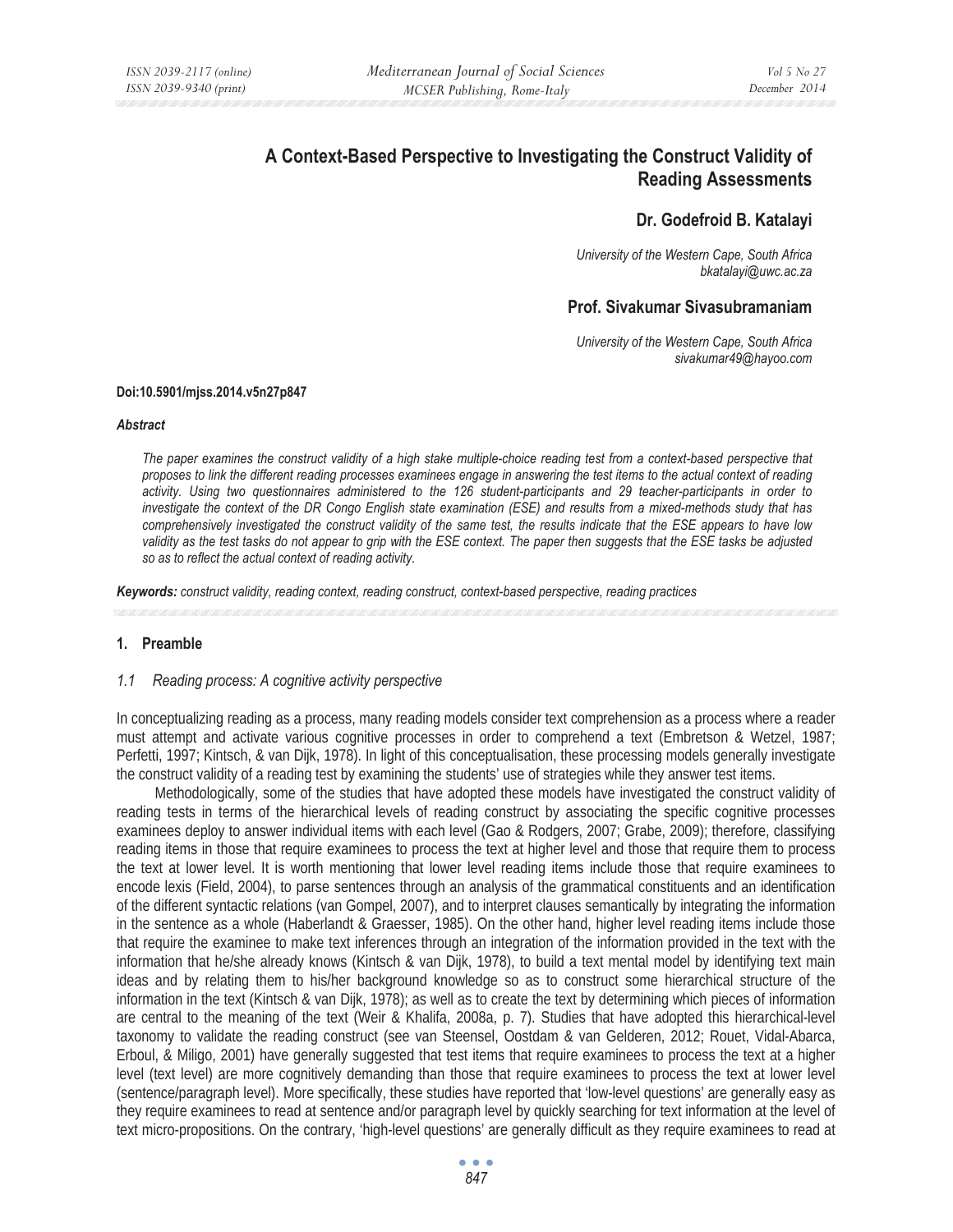text level by focusing on text macro-propositions and by attempting to generate more connections between their knowledge and text information.

On the other hand, other studies have examined the reading construct by adopting a more sophisticated approach that operationalizes the reading construct on a four-cell matrix with careful reading and expeditious reading that can be conducted at both global level and local level (Weir & Khalifa, 2008b; Weir, Hawkey, Green, & Devi, 2008; Sarojani & Krishnan, 2011). These studies have suggested that test items that require careful reading of the text appear to be more cognitively demanding than those that require expeditious reading of the text (Weir & Khalifa, 2008b) on the ground that careful reading items appear to require a frequent combination of strategies as the examinee must extract complete meanings within or beyond sentences right up to the level of the entire text so as to construct the text macrostructure (Weir & Khalifa, 2008b; Katalayi & Sivasubramaniam, 2013). On the contrary, expeditious reading items appear to require less frequent combination of strategies as they involve a quick, selective and efficient reading to access needed text information (Weir, *et al.,* 2008; Author, 2013).

In sum and spirit, the cognitive perspective on reading assessment suggests that it is possible to link particular reading items to specific sub-skills that they are said to tap into (Song, 2008; Embretson & Wetzel, 1987; Gao & Rodgers, 2007). Although validation studies that have adopted this perspective have incorporated relevant cognitive theories in assessing the reading construct, thus providing useful information on examinees' performance on the reading test, they nevertheless appear to have ignored to link the critical features of these cognitive theories to the specific testing context so as to reveal the meaningful cognitive processes in a particular test context. Methodologically, these models have used some current methods that help to understand how examinees complete test tasks such as protocol analysis and task analysis. However, these models appear to rely heavily on psychometrically driven methodologies such as factorial analyses and linear regressions (Young, 2008; Freedle & Kostin, 1993) whose results hardly reveal the interaction between the different processes that are actually involved in answering the individual test items and the actual context of reading that is expected to clarify the particular test domain.

### *1.2 Reading process: A social activity perspective*

The constructivist epistemology conceptualizes learning as a process of constructing personal meanings in social contexts (Vygotsky, 1978). Therefore, learners' emotional investment affects both the learning and the assessment processes. This is to suggest that the understanding of learners' characteristics and their influence on both learning and assessment can provide a useful ground for understanding learners' performance on reading tests. In light of this stance, the social activity perspective on reading posits that reading is a situated activity that takes place in a specific context with specific task demands (Bloome, 1985; Knoester, 2010; Sivasubramaniam, 2004; Katalayi, 2014). Therefore, the social context within which students read influences their reading behaviours by determining how they engage with reading tasks and the cognitive processes they internalize from and for reading.

In the context of reading in a second/foreign language, one route taken by the studies that have adopted a social activity perspective on reading has been the understanding of the socio-contextual variables that influence reading activity; and therefore impact on reading performance. One of these socio-contextual variables is the students' individual characteristics. Citing O'Sullivan (2000), Weir (2005) argues that students' physical and physiological characteristics (age, sex, short-term ailments), their psychological characteristics (personality, memory, cognitive style, motivation, emotional state), and their experiential characteristics (examination preparedness, experience with the test) affect their reading performance. Some studies have suggested that students' motivation for reading impact on their reading performance. Mucherah and Yoder (2008) found that students with high motivation for reading successfully read challenging materials, while those students with low motivation had difficulty approaching the same materials. On their part, Taboada, Tonks, Wiogfield, and Guthrie, (2009) found that reading motivation explained a substantial proportion of variance in reading performance, while Lau (2009) reported that reading motivation significantly contributed to the prediction of reading comprehension growth. Furthermore, other studies have suggested that positive attitudes towards the test can produce beneficial effects while negative attitudes can erode confidence and negatively impact on reading performance. Murray, Riazi and Cross (2012) found that candidates with negative attitudes towards the test due mainly to personal experiences and feelings as well as the impact of other people, notably teachers and other candidates unsuccessfully attempted the test tasks.

Apart from the individual characteristics of the students, other social-contextual factors that influence students' performance on reading assessments include teachers' qualification and experience, their motivation and commitment for teaching, their involvement in in-service training; to name only few. Harris and Sass (2001) found that teachers' in-service training positively correlated with teacher productivity; while Samupwa (2008) found that teachers who were regularly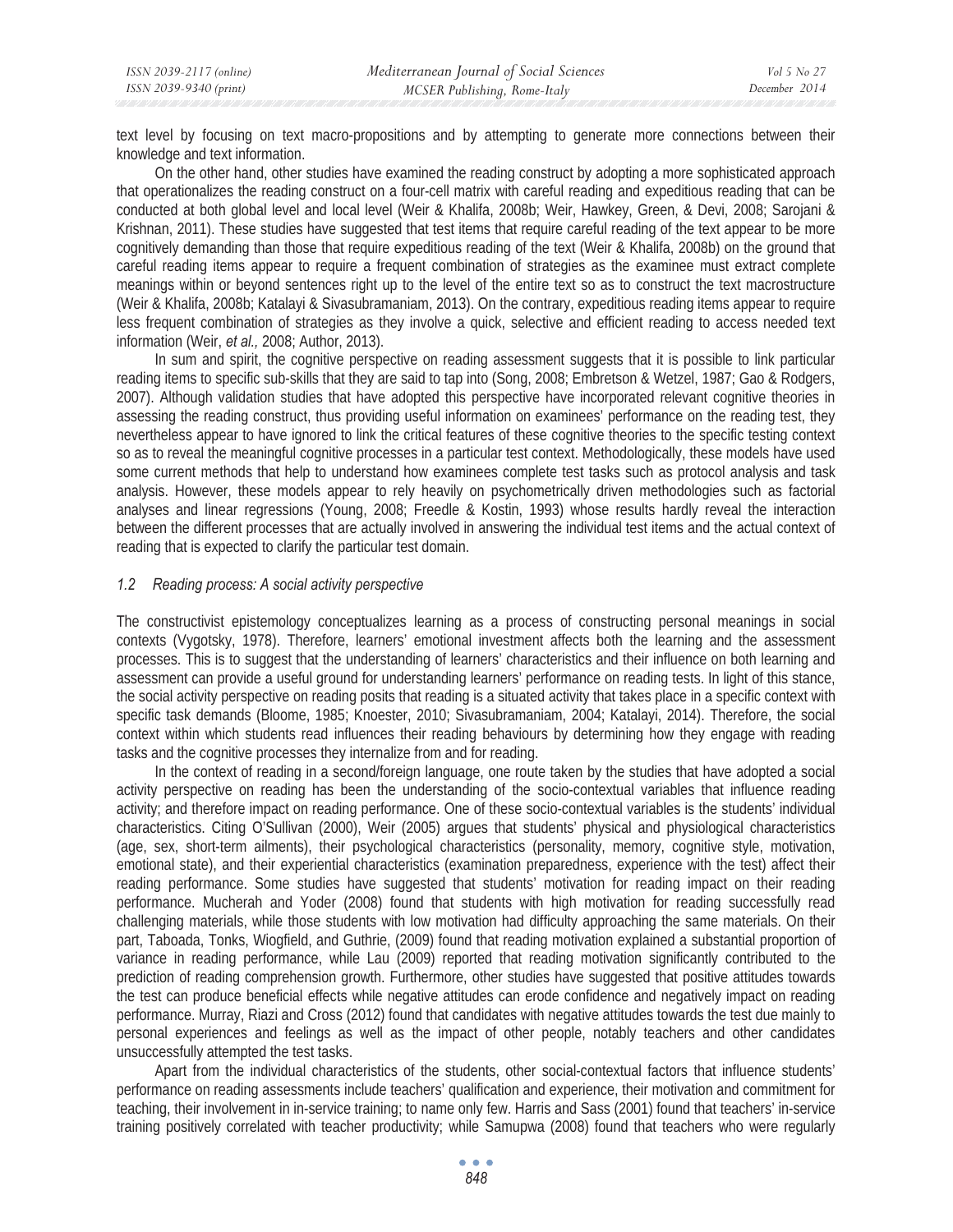subjected to in-service training showed significant changes in behavior in both classroom and administrative work. On their part, Jahangir, Saheen and Kazmi (2012) indicated that teachers' in-service training brought significant changes in their perceptions of the teaching profession as they found that some teachers with negative perceptions of teaching profession changed their views and behaviours (personality, knowledge, and commitment skills) after they had participated to different training sessions.

Furthermore, the issue of the availability and quality of reading resources has been found to impact on reading performance. Research confirms the central role of an adequate supply of good quality textbooks in improving student performance; especially in the poorest countries where the provision of textbooks of good quality can counter-balance the problems of poorly trained teachers and lack of basic facilities in schools (Bukenya, 2005; Lewin & Stuart, 2003). Furthermore, literature suggests a positive relationship between textbooks quality and availability and student achievement in reading. Greaney (1996) found a strong relationship between classroom collections of primary reading books and student performance on reading tasks; while Elkin and Lonsdale (1997) reported that students who were in schools with a library outperformed students who were enrolled in schools without a library.

In sum and spirit, the social activity perspective on reading premises that the whole range of aforementioned factors affect what one reads and how well he/she reads. Therefore, this perspective on reading can be useful to the reading assessment researcher by helping him/her understand students' reading behaviours by linking the different processes that students engage in answering the test items to the actual context of reading activity.

## **2. Scope, Aim and Significance**

This paper examines the construct validity of the DR Congo English state examination, a high stake multiple-choice reading test administered to final year secondary school students as a subtest of the national test for certification. The aim is to evaluate the construct validity of this test from a context-based perspective by evaluating the extent to which the test tasks grip with the specific test context.

By examining the reading construct from a context-based perspective, the insights generated by this study can be gainfully deployed in the educational practice of reading assessment, and they can be used by reading assessment researchers to inform their validation studies. The study is particularly important in the Congolese context where literature points to inadequate and deficient descriptions of reading assessment practices. Therefore, the findings are meant to serve English state examination (ESE) developers to design a test that will include tasks that are adjusted to the actual context of reading activity that occurs in a French-dominated linguistic landscape with an infinitesimal presence of English in intra-national transactions and in public display (Kasanga, 2012).

## *2.1 Research questions*

In order to examine the construct validity of the DR Congo English state examination from a context-based perspective, we propose to address the following two questions:

- What is the actual context of the DR Congo English state examination?
- To what extent the ESE tasks come to grip with the ESE context?

The answer to the first question aims to provide a description of the actual context of the ESE. On the other hand, the answer to the second question is expected to determine the extent to which the degree of complexity of ESE tasks is proportional to the actual test context.

## **3. Method**

## *3.1 Participants*

In order to gather data relating to the context of the ESE, this paper is conducted with 126 Grade 12 students (henceforth called student-participants) who were in the final year of secondary school and who were preparing for writing the national test and 29 English language teachers (henceforth called teacher-participants) who were teaching English in Grade 12.

### *3.2 Instruments*

In order to investigate the social context of reading practices in the DR Congo, the paper uses two contextual

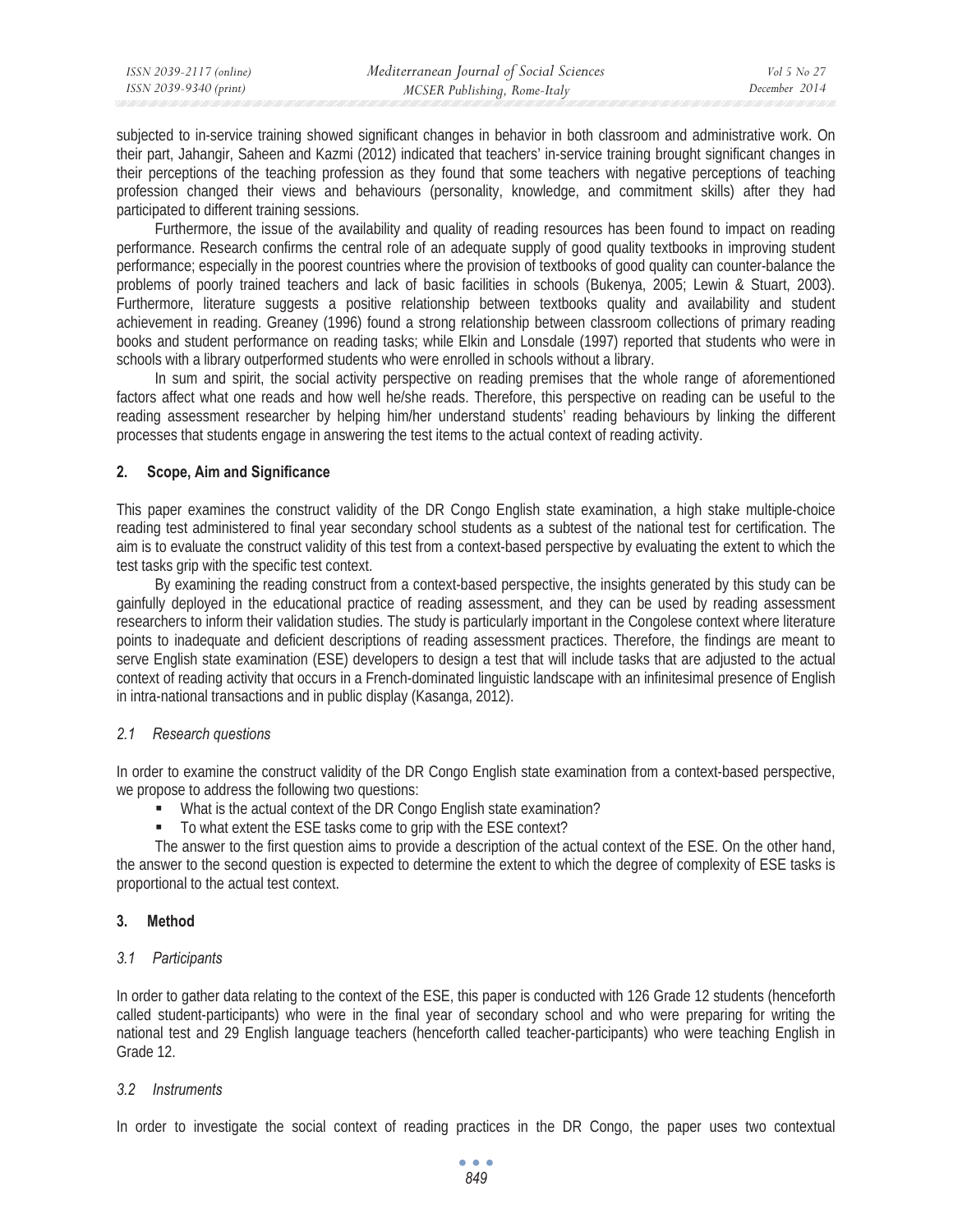questionnaires administered to the 126 student-participants and 29 teacher-participants. These two questionnaires are informed by theoretical and empirical insights on the social perspective on reading assessment (Katalayi, 2014; Mucherah & Yoder, 2008; Harris & Sass, 2001; Murray, Riazi & Cross, 2012; Lau, 2009). The questionnaire administered to student-participants investigates four variables; including (1) their motivations for reading, (2) their experiences with the ESE, (3) their attitudes towards the ESE, and (4) the availability and quality of resources used in reading instruction. On the other hand, the questionnaire administered to teacher-participants investigates three variables; including (1) the classroom assessment methods they were using, (2) their participation in in-service training, and (3) the kind of resources they were using for teaching reading. The two questionnaires were both close and open in that each statement was followed by a number of suggestions the participants had to choose from and an empty box where they had to provide an explanation/reason of their choices.

As to students' motivation for reading, the paper draws on the methodological suggestions by Mucherah and Yoder's (2008) questionnaire on students' reading motivation, and Lau's (2009) Chinese Reading Motivation Questionnaire (CRMQ) on intrinsic motivation, extrinsic motivation and social motivation in reading and its relations to their performance. Therefore, the paper operationalizes this variable through questions that request student-participants to indicate and explain their frequency of reading at school and at home, their frequency of attendance to English classes, and the number of hours per week they preferred to learn English. As to students' experience with the ESE, the paper draws on Katalayi's (2014) methodological suggestion; and it operationalizes this variable by requesting the teacherparticipants to indicate their classroom assessment methods and explain their choices for these specific methods. As to students' attitudes towards the ESE, the paper is informed by Murray, Riazi and Cross (2012), Rasti (2009) and Han, Dai and Yang (2004)'s questionnaires on students' opinions, beliefs and feelings when they write a reading test; and it operationalizes this variable by asking the student-participants why they agree/disagree that all Grade 12 students must write an English test; that the ESE is just a way of failing the candidates in the national test; and that they sometimes do not feel to write the English test. Furthermore, in order to investigate teacher's participation in in-service training, the paper draws on Samupwa (2008), Jahangir, Saheen and Kazmi (2012), and Katalayi's (2014) methodological suggestions; and it operationalizes this variable by asking teacher-participants to comment on their participation to inservice training on English language teaching. Finally, in order to investigate the availability and quality of resources used in reading instruction, the paper draws from Katalayi's (2014) methodological suggestions; and it operationalizes this variable by examining the different reading resources both the student- participants and teacher-participants used as well as their evaluation of the quality of these resources.

On the other hand, in order to investigate the construct validity of the ESE items, the paper builds upon the results from a recent mixed-methods study that has comprehensively investigated the construct validity of the English state examination (Katalayi, 2014). This study was conducted in the same setting (Kananga, DR Congo) with participants sharing the same characteristics to those included in this study. Using a four-cell matrix reading taxonomy informed by Weir and Khalifa's (2008) model of reading, Katalayi (2014) used a concurrent strategies questionnaire and 50 multiplechoice reading test items that he administered to 496 Grade 12 secondary school students under normal testing conditions. The analyses consisted in computing the frequency of strategies the participants used to answer individual test items, as well as the mean item difficulty (mean ID) of test items so as to determine the complexity level of individual items. We wish to summarise the findings relating to the construct validity of the DR English state examination as reported by Katalayi (2014) as follow:

- The ESE tasks cover the whole range of reading construct by targeting all the processing levels;
- There is a preponderance of test items that target careful reading than those that target expeditious reading. However, test questions that target careful reading appear to be more difficult than those that target expeditious reading;
- Test items that require careful reading of the text appear to require a frequent combination of strategies as the examinees have to extract complete meanings within or beyond sentences right up to the level of the entire text so as to construct the text macrostructure. On the contrary, test items that require expeditious reading of the text appear to require less frequent combination of strategies as they involve a quick, selective and efficient reading to access needed text information;
- There is a predominance of test questions that require higher level processing than those that require lower level processing**.** However, test questions that require higher level processing appear to be more difficult than those that target lower level processing;
- While lower level questions mainly require examinees to read at sentence and/or paragraph level and recourse to their knowledge of grammar and/or vocabulary, higher level questions mainly require examinees to read at text level by attempting to generate more connections between their knowledge and text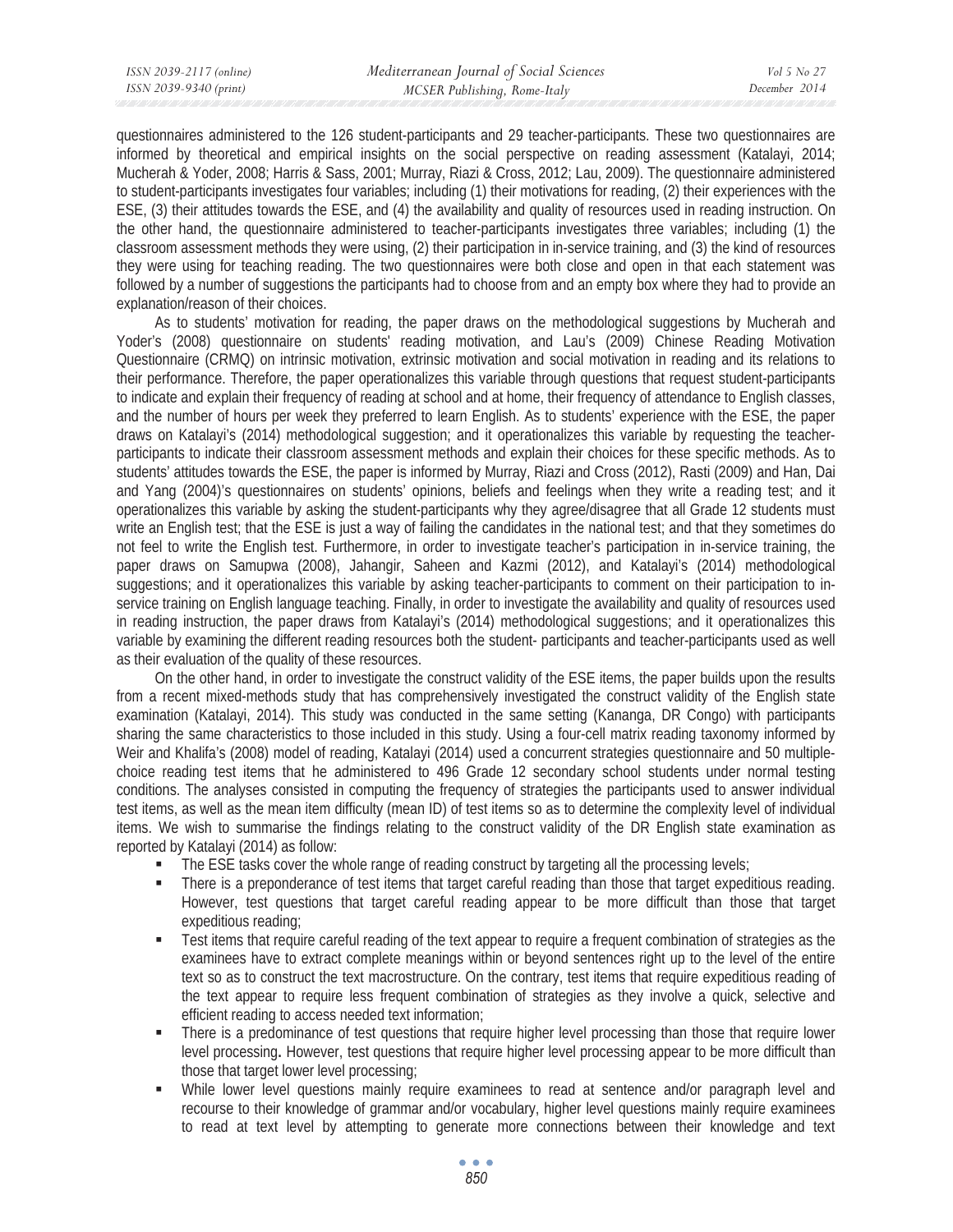#### information.

#### *3.3 Analysis*

Although the two questionnaires were both close and open, the analyses targeted only the open part that included the participants' comments and explanations of their choices so as to gain deeper understanding of the context of the ESE. Therefore, we conducted the analyses in two main steps. The first step consisted of determining, from the range of choices the participants had selected, the different categories through a qualitative analysis of participants' written comments and explanations on the targeted issues. For example, three categories could be derived from the participants who commented on these three choices "I never read at home", "I rarely read at home", or "I usually read at home". After I had grouped the data in categories, the next step was to group the data within each category in different patterns. The likelihood of responses served to design and label the patterns. For instance, ten participants may have selected the choice "I never read at home". If three of them commented that he/she never read at home because of a lack of reading resources and four commented that they were not motivated in reading, while the three others referred to economic factors that prevented them from focusing on classwork at home, we therefore used these three response patterns to substantiate in each response category.

#### **4. Results**

#### *4.1 Students' motivation for reading*

We hypothesized that students with high motivation for reading frequently read at school and at home, they generally attend to English classes, and they tend to prefer more time to learn English.

#### *4.2 Reading frequency at school and at home*

Student-participants generally indicated that they rarely read in English at school and they never read in English at home. Those who indicated that they rarely read in English at school mentioned three main reasons. Firstly, the reduced number of hours per week for learning English as scheduled in the curriculum; secondly, the time they spent to copy the text in their notebooks; and finally the unavailability and incompetence of their teachers. The following excerpts can act as evidence:

*Participant 1: First, I would say that even in class we do not really read. We just have 3 hours per week for English. I think we can read more if we have much time.* 

*Participant 2: It takes 1 hour to copy the text that is written on the board. If it is a long text, when are we then going to read?* 

*Participant 3: Our teacher is not good and he is too lazy. He takes much time to teach one text. He takes 2 sessions for writing the text on the chalkboard, 2 sessions for teaching vocabulary on the text; 2 or 3 sessions for teaching grammar on the same text; 1 or 2 sessions for text comprehension and discussion. After, he takes 1 session for dictation of a paragraph of the same text, and 1 session for essay writing. So, 1 text may take us 2 months.* 

*Participant 4: My teacher rarely comes to teach us. When he comes, he takes so much time to tell us long stories about his personal life.* 

*Participant 5: He [the teacher of English] has another job in a Pakistani shop where he serves as a translator. He rarely comes to class and whenever he comes to teach; he just sits down and asks us to copy the text.* 

However, student-participants who indicated that they never read in English at home mainly pointed to a lack of reading materials or to the little relevance of these materials to their needs, or again to their poor socio-economic conditions that do not permit them to read at home. The following extracts can illustrate this point:

*Participant 1: I don't read in English at home because I don't have textbooks. I don't have anything to read. Participant 2: I cannot spend my time to read a text that I believe I have copied it from the chalkboard with so many mistakes. I think it is important that we use printed texts. These texts can motivate us to read at home. When the teacher gives the book [teacher textbook] to one student and asks him to write the text on the board; the student does not pay attention to write correctly the text.* 

*Participant 3: Those texts like 'the discovery of radium', 'Uncle Bernard in London', I don't understand them. I can't spend my time to read them at home.*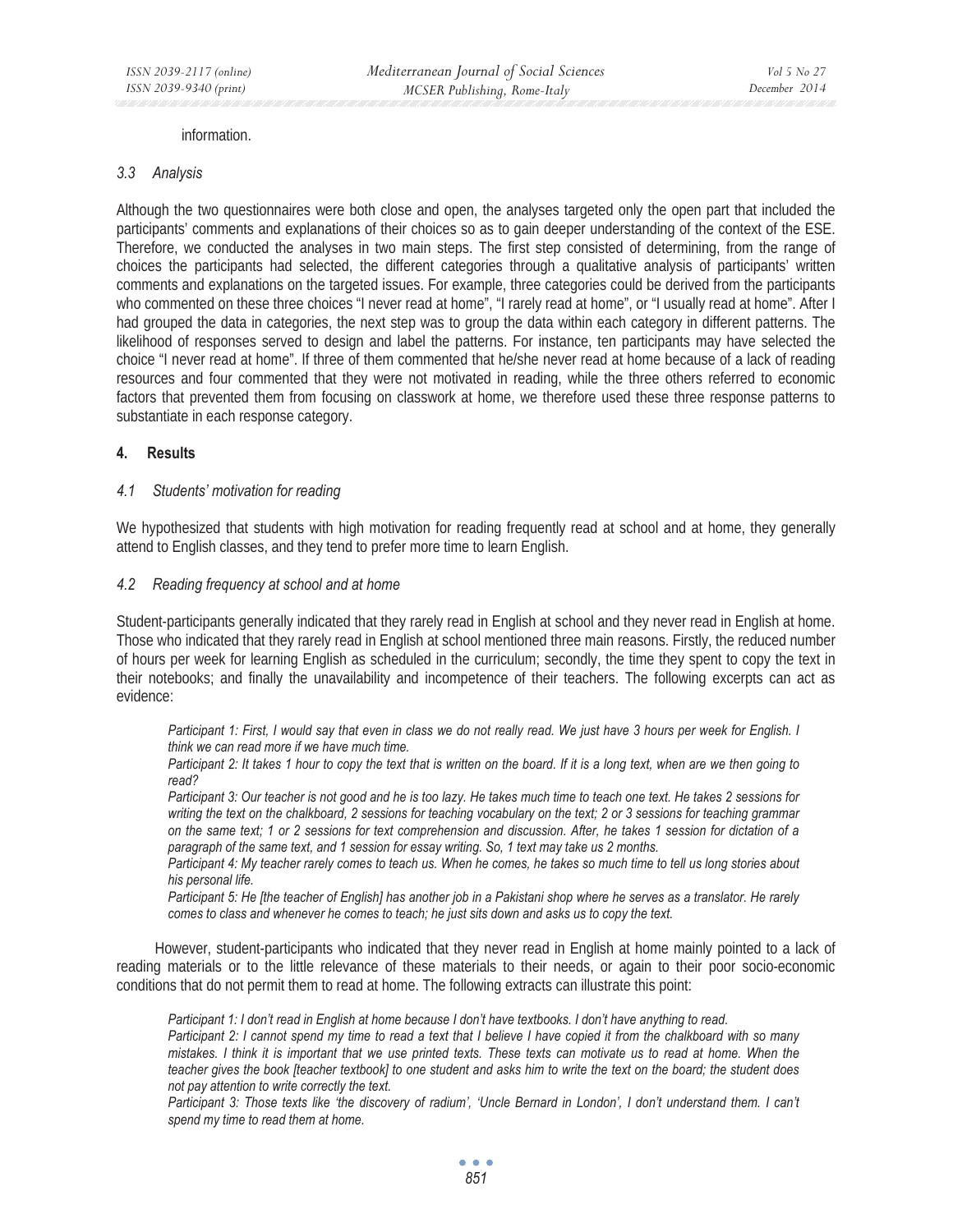*Participant 4: I don't have time to read at home. When I come back from school, I quickly rush to the market to sell some plastics in order to get some money to pay my studies.* 

#### *4.3 Students' attendance to English classes*

Student-participants' reports indicate that some regularly attend to English classes while others rarely attend to English classes. Those who regularly attend to English classes mention three main reasons: first, the growing importance of English in today's world life; secondly, the Congolese government's need to make English a second additional language together with French; and lastly, the different job opportunities the knowledge of English can provide them with. The following extracts can act as evidence:

*Participant 1: English language is very important; the world is in rapid change and I must have at least basic knowledge of English.* 

*Participant 2: There is nothing I can do today without some knowledge of English.* 

*Participant 3: They [the government] want to make English a second international language beside French; so I must make effort to speak it.* 

*Participant 4: They are telling us that at university, English is a compulsory subject in the first year of all faculties. They* say that by 2015, students must be able to study different university subjects in French as well as in English. So, I must *be prepared now.* 

*Participant 5: What can you do today if you do not know English? To get a good job at all these United Nations organizations that are working here to bring peace in the country, you need to be skillful in English. So I want to be good at English to get a well-paying job in one of these organizations.* 

However, those participants who reported that they rarely attended to English classes mentioned two main reasons. First, teacher incompetence and lack of motivation for teaching; and then the perception that English is a difficult subject. Here are some illustrative reports from five participants:

*Participant 1: I would like to be good at English; but it is since Grade 9 that I was disappointed by the English teacher. He was not a good teacher, he was not motivated and he was coming to teach rarely; then I lost all my motivation. Now, I feel I cannot catch up whatever I can do.* 

*Participant 2: I don't see why I can regularly attend to English classes when my teacher [of English] rarely comes to teach.* 

*Participant 3: Whenever we have English class, I just go out. This is a very difficult course. We don't have textbooks. The text is written on the chalkboard with so many mistakes. I don't feel any interest to attend the English classes regularly.* 

*Participant 4: I think we need some materials for learning English. The use of these materials can motivate us to participate. I have lost all interest in English because of the way it is taught. I don't understand anything.* 

*Participant 5: I don't know if in English the same word can be pronounced differently. Today our teacher pronounces a*  word in one way; tomorrow he pronounces the same word in another way; few days later another pronunciation. Then *what can you learn from such confusion?* 

The teacher-participants' reports also provided additional information on the issue of students' participation in English classes. Some teachers indicated that their students did not regularly attend English classes because they perceived it as a difficult subject, or because they were not motivated for learning English subject. Nevertheless, these teacher-participants were of the view that the students who regularly attended English classes were good at English. The following explanations from three teacher-participants can support these views:

*Participant 1: Some of my students don't regularly attend English classes. They repeatedly say that English is difficult; and this has as consequence poor proficiency level in English. Those who attend regularly are generally good at English. So I think the only way to be good at English is to attend English classes regularly. Participant 2: Many students don't attend my classes. When I come in, I find that some students have left the class and they are in the school yard chatting. These students really don't have interest in the English course. Participant 3: I am always concerned about my students' poor participation in my classes.* 

#### *4.4 Students' preferences for the time allocated for learning English*

According to the English curriculum (Programme National d'Anglais, 1988), the number of hours for teaching English is 5 hours per week in general schools, and 2 hours per week in technical schools. However, in the context of English as a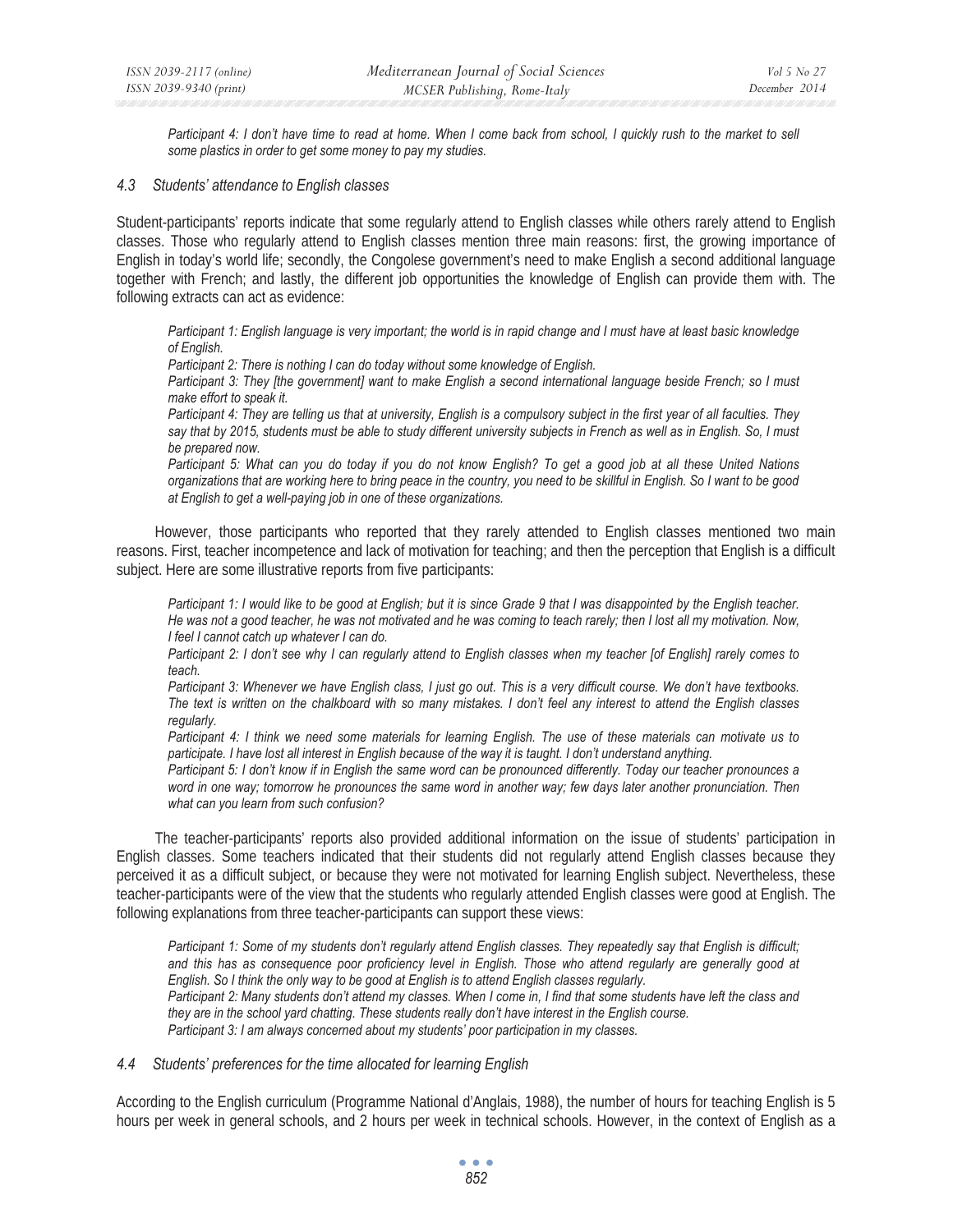foreign language where the classroom is the main setting for language learning, it can be hypothesized that students who are motivated can prefer more time to learn English while those who are less motivated can prefer a reduced time to learn English.

Student-participants comments and explanations suggest that they generally preferred a reduced time to learn English; a result of an overall negative attitude towards the English subject, as they believed it was a challenging subject, and their desire to allocate much learning time to other subjects they believed were more important than English subject. The following four excerpts can serve to illustrate these views:

*Participant 1: Five hours are too much. It is also too boring. This time must be reduced to two hours as in other technical schools.* 

*Participant 2: This is a difficult course. Five hours are too much; why not one or two hours; this will be enough. Respondent 3: English subject is not as important as Maths. I think we need to reduce the time for learning English to two hours so that we can have much time to learn Math subject.* 

*Respondent 4: English is not an easy subject. It is good that the time to learn it be simply reduced.* 

### *4.5 Students' experience with the ESE*

Since the multiple-choice question is the assessment method used with the ESE, we hypothesized that teachers' use of this method in classroom assessment can help students get some experience with the ESE; therefore, they can have some familiarity with the ESE and write it with confidence. Teacher-participants' comments reveal that they generally prefer to use the open questions in classroom assessment on the ground that open questions are easier to design and that they best provide an appropriate indication of students' reading proficiency. The following extracts can act as evidence:

*Participant 1: It is easy for me to construct open questions. I do not have time to construct multiple-choice questions. Participant 2: It just takes me few minutes to design a test when I use open questions.* 

*Participant 3: I use open questions because they give me the opportunity to know which students have understood the course materials and which ones have not understood. With the MCQ, you cannot tell that. Many students easily pass answers to their colleagues."* 

*Participant 4: Open questions are good because they enable to check which students have understood the course materials and which ones have problems.* 

*Participant 5: With open questions I am able to identify areas where my students have problems so that I can plan corrective tasks.* 

*Participant 6: I never use the MCQ. They are very difficult to construct; and they need so much time. I think I am not prepared to do that. Also, they give an unfair advantage to weak students.* 

*Participant 7: I never use the MCQ because I don't have samples of ESE test papers. The time I get some of these ESE papers, I will use them.* 

*Participant 8: I don't like them [MCQ]. They don't provide a good indication of students' abilities.* 

*Participant 9: I never use them. They are difficult to construct. Besides, they make students lazy. Participant 10: They are easy to answer. I don't use them.* 

### *4.6 Participants' attitudes towards the ESE*

We hypothesized that, although the ESE is a prescribed test, students with some negative attitudes towards the ESE may be reluctant to write this test. In scrutinizing student-participants' reports, we can state that they generally had some negative attitudes towards the ESE as they indicated that they should not be obliged to write this test, that it is a way of failing them in the national test; or again that it is not a fair test because it only tests reading comprehension and not other language skills. Those participants who believed that they should not write the ESE generally pointed their fear of not passing it as revealed in these two extracts:

*Participant 1: Why do we need to write an English test when they know we are going to fail? Why don't they make it an optional subject? All of us don't need English. How many of those who teach English have gone to an English country? We can live without this language, and they don't need to make it a must.* 

*Participant 2: It would be good for us not to write the English test. We can just study English as a school subject; but not write it.* 

However, those participants who were of the view that the ESE is a way of failing them in the national test provided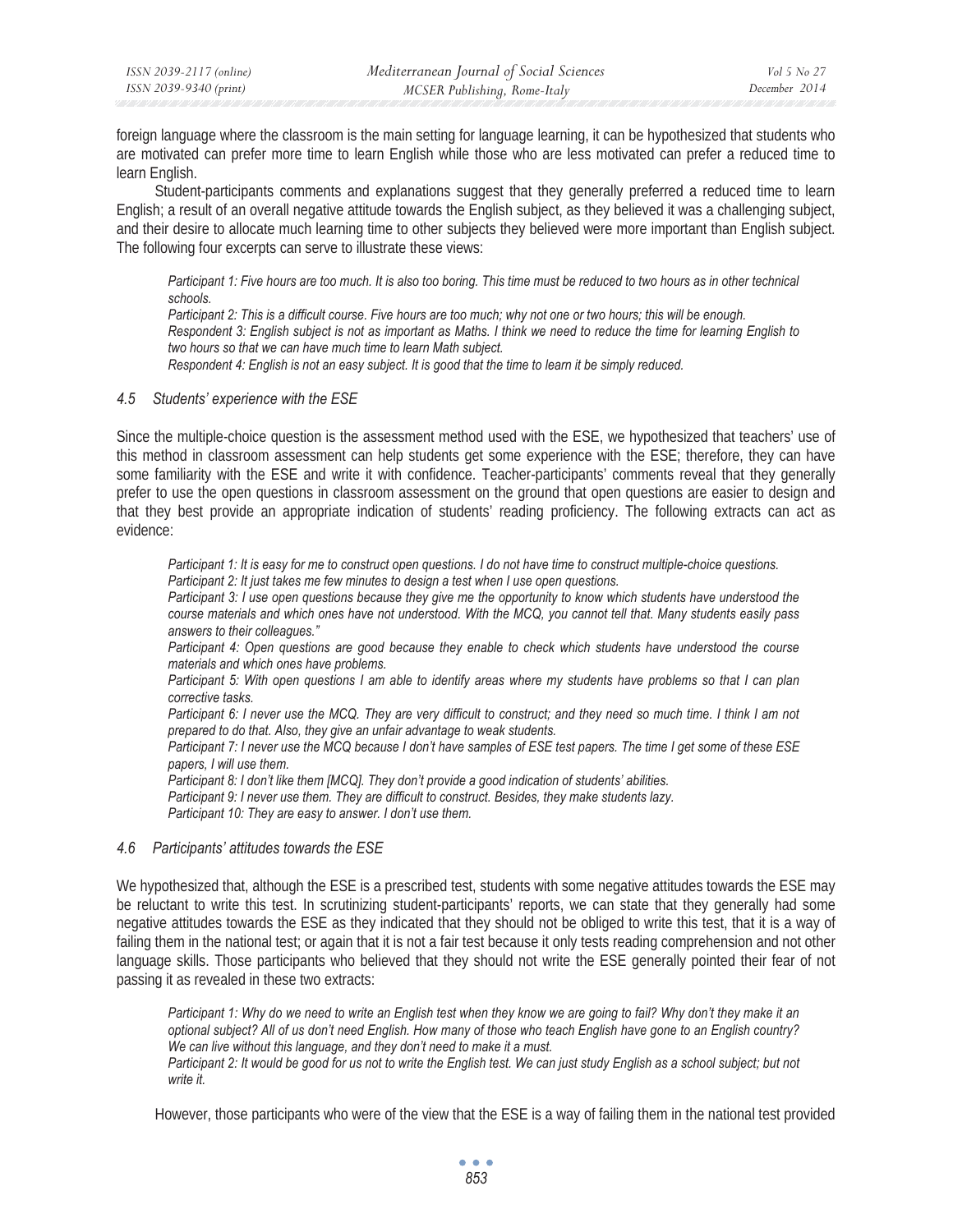as main explanation the fear to fail this test, as this failure might result either in not obtaining the national certificate or obtaining it with low mark that could not enable them to have direct access to university. The following three extracts can support this point:

*Participant 1: I am sure I am not going to get any marks in this test [ESE]. I am working hard in other subjects to catch up. I'm afraid I may not get my certificate with good marks and be denied to start university by next year.* 

*Participant 2: They know that English is difficult; but they have included nine questions [9 percentages] for the English test. We are going to fail.* 

*Participant 3: They know that most students are not good at English; and that we do not like it. Still, they design exams that are very difficult. This is to make us fail.* 

*Finally, those participants who believed that the ESE must test not only reading but also other skills argued that reading*  is not the only skill they needed to acquire while learning English and that other skills should be also tested; and that *reading comprehension questions are generally more difficult than questions testing other language skills and aspects. The following comments from three participants clarify these views:* 

 *Respondent 1: Why only reading? It is as if reading is the only thing we must know.* 

*Respondent 2: If the ESE includes sections of questions on grammar and vocabulary; we will be able to pass it quite*  easily. But reading [comprehension] questions are difficult because you cannot understand the text the way it is written. *You can have your understanding and when you look at alternatives you choose one you think relates to your understanding; yet this is a wrong answer. But with a question on grammar, we all understand it in the same way. It is good to include other questions on grammar and vocabulary.* 

*Respondent 3: I want the English test to include also questions on grammar and vocabulary; and not only on text comprehension.* 

*Furthermore, teacher-participants' reports suggested that the ESE must not only assess text comprehension, but they should also assess the other skills in order to promote language proficiency in the learners; or that the actual focus on*  reading has resulted in a washback effect in English language teaching. The following are two excerpts that support *these views:* 

*Respondent 1: Why do we need to reduce English proficiency to reading comprehension? It is as if other skills are of no use. I think other skills must be tested to ensure that students are capable to be competent in English.* 

 *Respondent 2: You see what happens now. Other skills are neglected and even in course planning, these other skills deserve no attention.* 

#### *4.7 Reading resources*

Reading performance largely depends on the availability and quality of reading materials. An analysis of studentparticipants' comments on the kind of reading materials they read and their assessment on these materials suggest an abject paucity of reading materials as well as poor quality of the few existing materials.

*Respondent 1: What am I going to read? I don't have textbooks or books. What can I read? I don't know why the educational authorities do not provide the school with textbooks for English like what happens for French where we use a textbook. It is as if English is not important.* 

*Respondent 2: One of our classmates writes the text on the board; and this is with many spelling mistakes. So I cannot spend my time to read a text that I know is written with many spelling mistakes.* 

*Respondent 3: We do not read frequently at school; why do I need to read at home? I am not interested in reading at home.* 

*Respondent 4: I prefer to use my time to read the accounting course; I don't have time to read English. This is not my language, and I don't need to know it. Where shall I go with English?* 

Furthermore, teacher-participants' reports reveal that they did not have necessary reading resources; or in case these existed, they were not enough to be used by all the learners. The following excerpts can illustrate these two reasons:

*Respondent 1: Since I have been teaching English, the school does not have textbooks. I have managed to photocopy some texts from 2 [two] textbooks and I have to write then on the chalkboard for the students to copy in their notebooks. Respondent 2: We do not have a school library; we do not have internet connection at school; where can I get the text? I have my textbook but my students do not have any copy; so I have photocopied some texts I have found good for students. Photocopied texts are the only one reading material I use in reading classes.* 

*Respondent 3: There is huge problem of textbooks. What I do is to search for some relevant materials from technical brochures and magazines and I make some copies of these materials. This is not easy because the majority of students cannot afford these photocopied texts. But at least, these texts have the advantage to provide the learners with visual*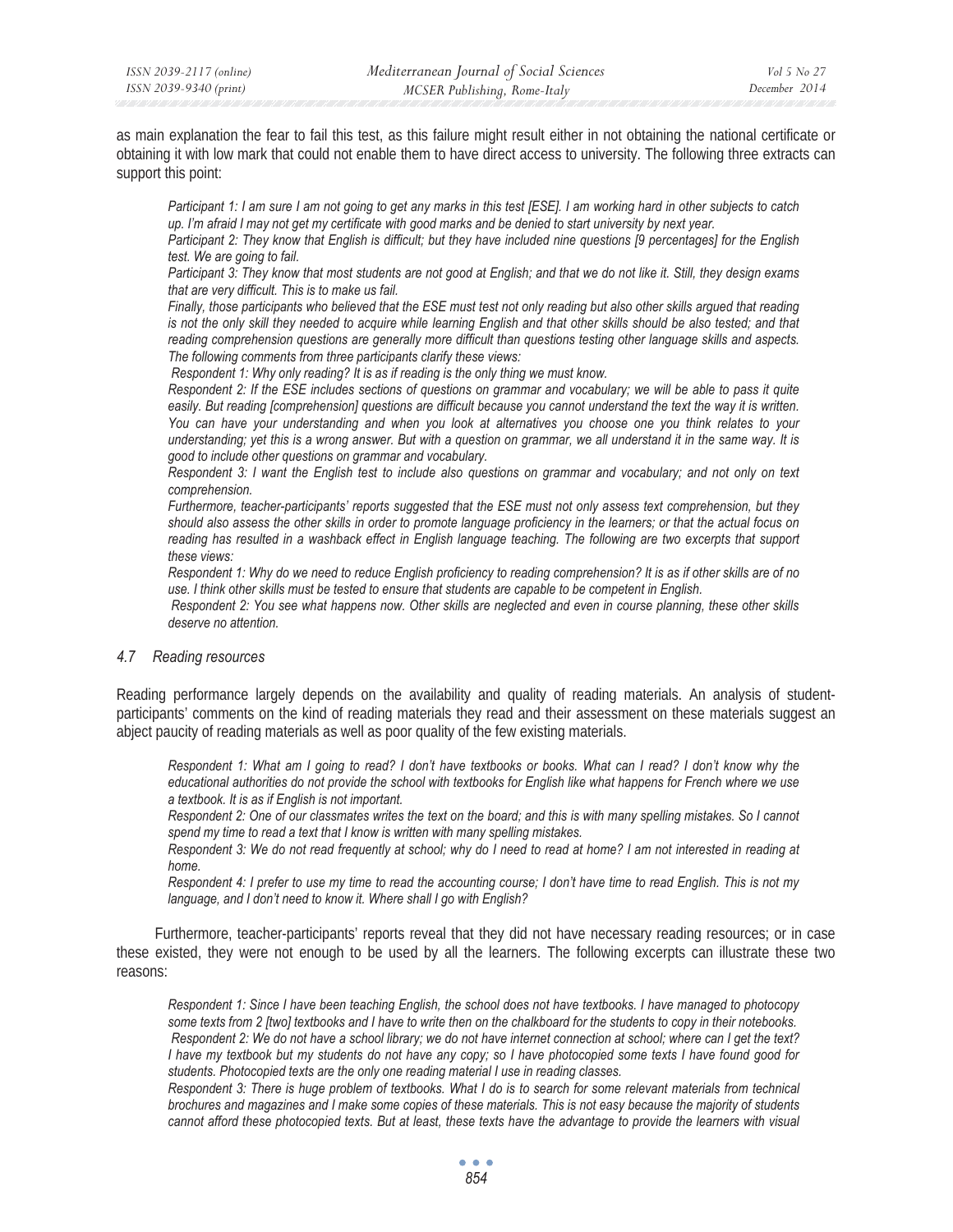#### *support for reading.*

*Respondent 4: My school has only five (5) copies of the textbook. Yet, I have 53 students in my class. It becomes difficult to use these five copies in reading classes. The only solution I have is to ask one student to write the text on the board and the other students to copy the text from the board. This is not without consequence. It takes so much time to complete writing the text and also it is too demotivating as some students just refuse to copy the text from the board.* 

#### *4.8 Teacher in-service training*

An investigation of teacher's participation in in-service training helps to gain additional understanding on the context of English language teaching in general and students' performance on the ESE in particular. We hypothesized that when inservice trainings are regularly organized for teachers, teachers' participation to these trainings contributes to improve their quality; therefore, this contributes to students' achievement. An analysis of teacher-participants' comments on this issue reveals that all of them expressed their unhappiness at the lack of training sessions organized for English teachers. They believed that such a lack was detrimental to teaching profession as they were not updated with new developments in teaching. One respondent made this comment:

To the best of my knowledge, since 2001 when I graduated and started teaching English; there has never been any training organized for English teachers who are currently practicing. How can teachers keep on with new developments in language teaching? Everything I know of teaching English is what I had learned at university.

Furthermore, participants believed that continuous training, especially in an English speaking country, was important as it is likely to enable teachers who have been trained to teach in an environment where English is not spoken outside the classroom to familiarize themselves with how the language is actually used by people who speak it. One respondent who espoused this view made this comment:

English is not the language used in this country. It is important that those who teach it be regularly trained. This training programme may focus on sending teachers for some time to an English speaking country even those which are neighbor to us like Zambia, Tanzania or Uganda. This may give them the opportunity to learn how language is actually used. Sometimes we just teach bookish English and not actual English; and this does not benefit to the learners*.* 

Of utmost importance in teachers' in-service training is the issue of methods to be used for teaching English. Some respondents elaborated on this issue by complaining about the consequences of lack of in-service trainings. According to these respondents, one of these consequences is the actual confusion in the use of teaching methods by English teachers. The following extract is an argument developed by one respondent who was of this view:

I have been teaching English since 1980. Since then, I remember having participated in training sessions only two times. The first time was in 1984 when the British Council in Kinshasa organized a training session on the communicative approach to language teaching. The second time was in 1986 when the Peace Corps came to organize a seminar on the teaching of literature. That is all. The past 20 years no seminar has been organized. This has a big consequence on the use of teaching methods. There is a big confusion in our country depending on where you completed your studies. Some teachers pretend they have been better trained because they use the communicative approach. Others repeatedly support that the audio-lingual approach is best especially in situations like our country where the communicative approach cannot fit because of lack of appropriate resources. Still others support the direct method and they say it produces good results. Some even still use the Grammar Translation method, especially in technical schools. Myself I usually support that I don't teach the method, I teach the language. If there were regular seminar organized for teachers, we could not have this confusion. We could know what we are all expected to do.

#### **5. Discussion**

This paper aimed to examine the construct validity of the DR Congo English state examination from the context-based perspective by describing the specific context of this test and by evaluating the extent to which the test tasks come to grip with this context. The description of the ESE context can be summarized as follows: First, students appear to be less motivated for reading, and this is reflected in low reading amount at school and at home, low attendance to English classes and their preference to learn English in lesser time than the time planned for learning English. In light of this finding, we wish to highlight the following three observations: First, students with low motivation may have problems to successfully read test materials, especially if these materials are less appropriate. This observation appears to chime in Mucherah and Yoder (2008)'s finding when they reported that students who had high motivation in their reading successfully read challenging materials, while those students who were not highly motivated had difficulty approaching the same materials. Secondly, students' low motivation for reading may result (and sometimes is the result of) in low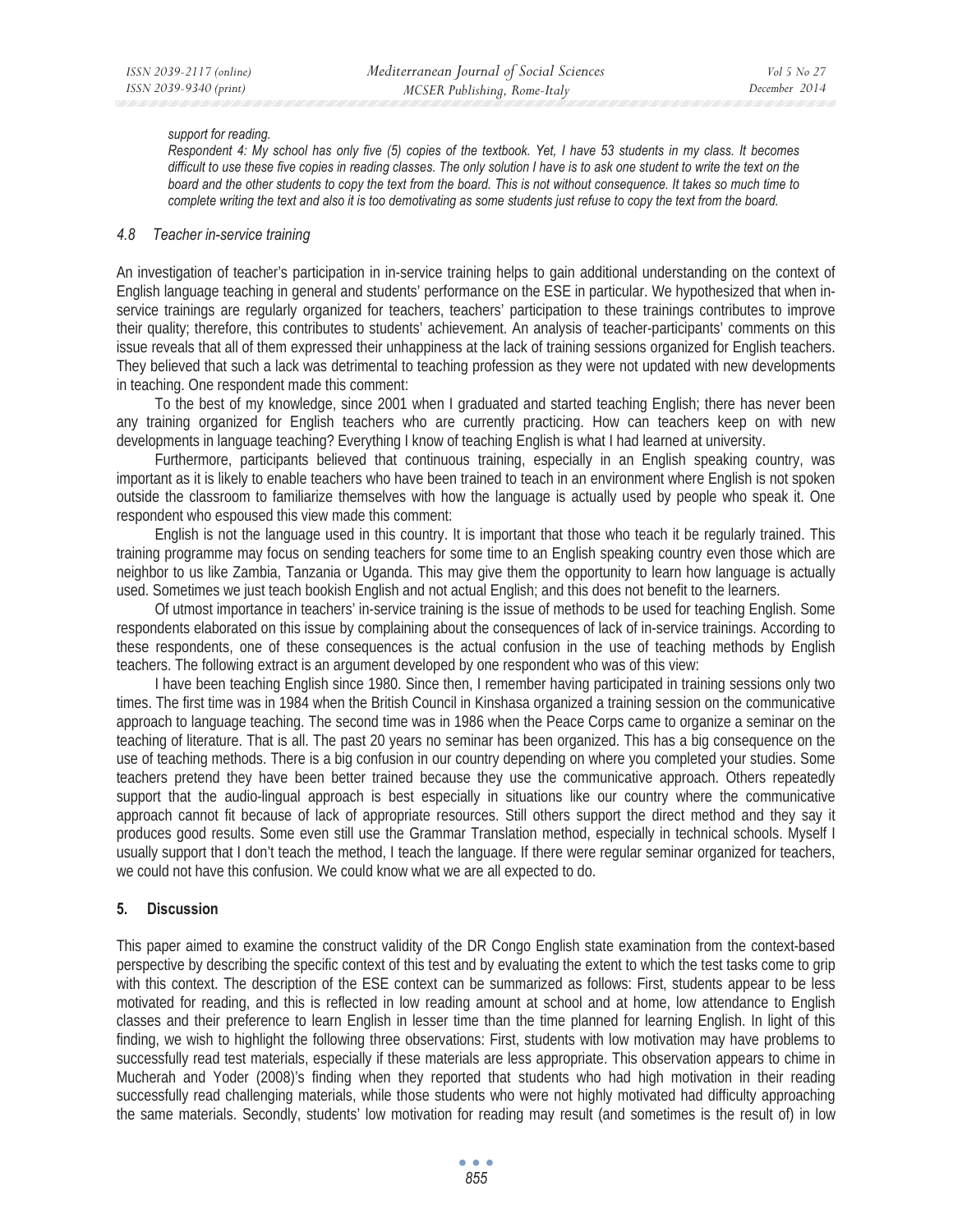reading amount at school and at home. This relationship was established by Lau (2009) who found that students' motivation was mostly strongly related to their reading amount; suggesting that the more one reads the more motivated one can become. Lastly, students' participation in reading classes appears to be associated with their reading motivation; an association suggested by Lau (2009) when he found that students with negative motivation for reading were found to be reluctant to participate to reading classes.

Secondly, students appear to have negative attitudes towards the ESE as the study participants indicated that they felt and/or believed that they must not write the ESE as this test is perceived to be a way of failing them on the national test; and that the ESE is not a fair test since it is based only on text passage comprehension by neglecting other language skills. Furthermore, the participants appear to have preference for a reduced number of questions and number of alternatives to be included in the ESE. As evidenced by research, positive attitudes towards the test can produce beneficial effects while negative attitudes can erode confidence and potentially impact negatively on performance (Murray, Riazi & Cross, 2012; Rasti, 2009, Han, Dai & Yang, 2004).

Thirdly, the study findings indicate that, although the multiple-choice method is the ESE method, the majority of teachers use the open questions as the main classroom assessment method on the ground that the multiple-choice method is difficult to construct or it does not properly evaluate the students' language ability. This finding suggests that students are less familiar with the ESE. Yet, research suggests that students' familiarity with the test is a factor that can impact on examinees' performance as Peña and Quinn (1997) found that learners performed significantly better on the familiar test tasks, and that the familiar tasks were more sensitive in differentiating learners who were developing from those who were struggling.

Fourthly, the study findings indicate that reading instruction is severely hampered by an abject paucity of reading materials for reading at school and at home. Besides, it is also hampered by the use reading materials of poor quality. Yet, the presence of the text and its quality are a critical issue in the in the context of reading in a foreign language as Greaney (1996) and Lonsdale (1997) found a positive relationship between textbooks availability and student achievement in reading and student performance on reading tasks. The poor quality of reading materials as revealed by the data suggests that students are exposed to reading materials that appear to be less relevant to their needs. Furthermore, the data have revealed that student-participants' lack of motivation for reading also comes from the content of texts they read in classroom reading instruction. Yet, research suggests that reading resources of good quality can impact on students' reading, their motivation for reading and their performance on reading tests as textbooks of good quality can counter-balance the problems of poorly trained teachers and lack of basic facilities in schools (Lewin & Stuart, 2003; Bukenya, 2005).

Finally, the findings reveal a total absence of in-service trainings as well as continuous trainings for English teachers. Consequently, teachers are not able to keep abreast of new developments in teaching. Furthermore, the findings suggest a substantial degree of confusion in teachers' use of teaching methods. Yet, research suggests a positive relationship between teachers' in-service training and teacher productivity (Harris & Sass, 2001), a positive relationship between in-service training and change in behaviors in both classroom and administrative work (Samupwa, 2008), a positive relationship between in-service training and teacher perceptions of the teaching profession (Jahangir, Saheen, & Kazmi, 2012), a positive relationship between in-service training and positive behavior (personality, knowledge, and commitment skills) on the part of the teachers (Conco, 2004).

### **6. Conclusion**

The synthesis of Katalayi's (2014) findings on the investigation of the ESE tasks indicates that the majority of ESE items target careful reading instead of expeditious reading; on the one hand and reading at global level (text level) instead of reading at local level (sentence and paragraph levels); on the other hand. Furthermore, Author found that items that required careful reading appeared to be more difficult than those that required expeditious reading; and items that required reading at global appeared to be more cognitively demanding than those that required reading at local level. In light of these two findings and considering the description of the specific context of the ESE provided in this paper, we are inclined to conclude that the ESE tasks do not appear to grip with the ESE context. This is to suggest that the degree of complexity of ESE tasks hardly takes into account the students' characteristics (motivation for reading, attitudes towards the ESE, experience with the ESE) as well as the conditions under which reading instruction occurs (reading resources, teachers in-service training). We believe that the closer ESE tasks are adjusted to the ESE context, the more valid the ESE. This is to suggest that reading context and reading construct are two interrelated concepts and that a context-based perspective on reading construct appears to be a relevant way for investigating the construct validity of a reading test as it can help understand that examinees' performance on test tasks is also influenced by the context of reading activity. Since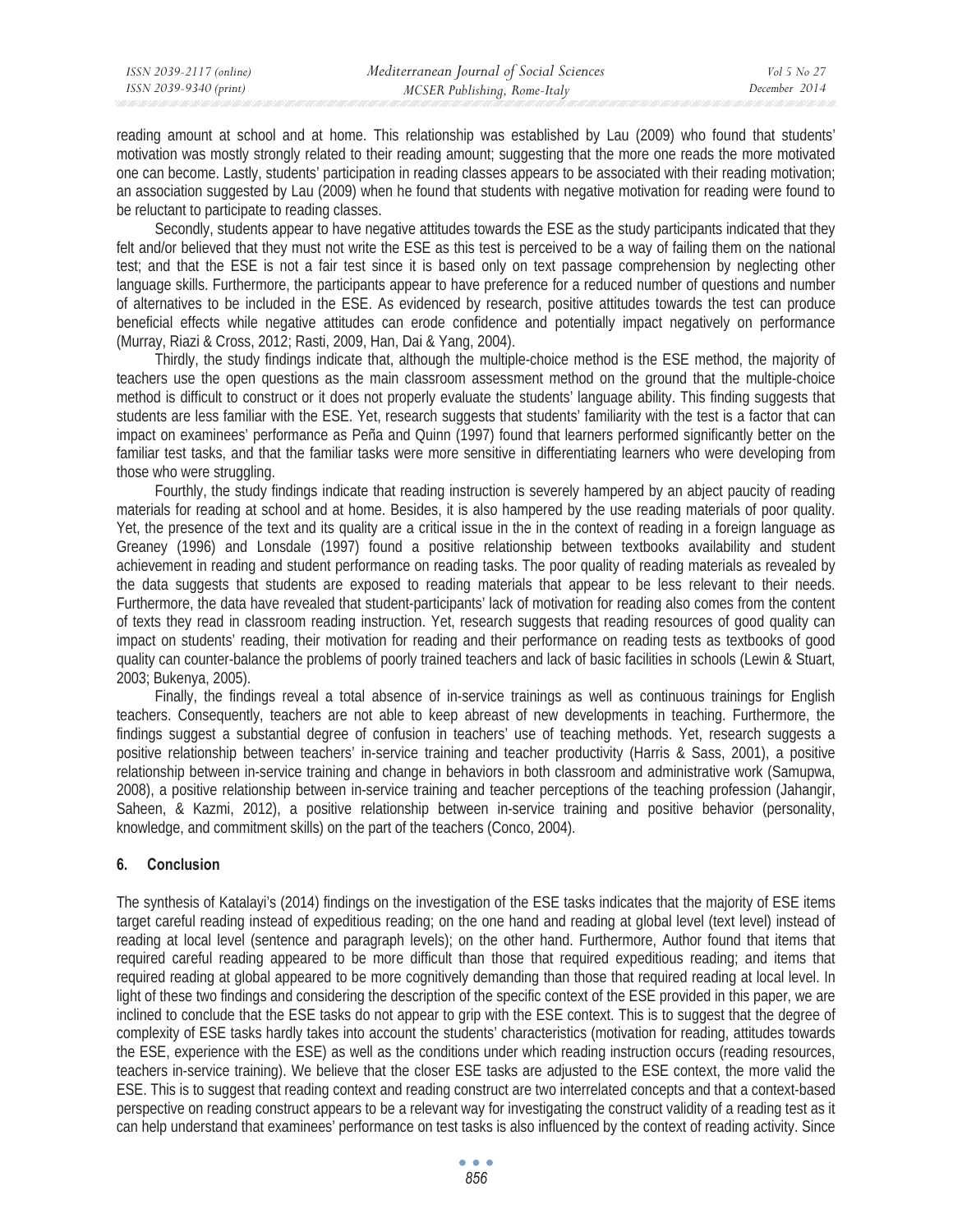validity is about the relevance of inferences made on the basis of test scores (Messick, 1989, Kane, 2011), in order to be construct-valid, the ESE test scores need to closely reflect the actual reading context by including more tasks that target expeditious reading and that require reading at lower level as such tasks appear to be less cognitively demanding than those tasks that target careful reading and that require reading at higher level. This insight is worth considering in conducting validation studies. By conceptualising validity in terms of the appropriateness and meaningfulness of decisions made on test scores (Messick, 1989; Kane, 2002, 2011), we need to acknowledge that appropriate and meaningful decisions can be made when the test includes tasks that are adjusted to examinees' characteristics as well as the conditions under which reading instruction occurs. Therefore, failure to consider this context in ESE design necessarily results in tests with low validity.

### **References**

- Bloome, D. (1985). Reading as a social process in a middle school classroom, in D. Graddol & J. Maybin (Eds.), *Researching language and literacy in social context* (pp.100-130). Clevedon: Multilingual Matters Ltd.
- Bukenya, M. (2005). Findings and recommendations of the NAPE Report: Levels of competency in literacy and numeracy of primary school pupils in Uganda. Kampala.
- Conco, Z. P. (2004). How effective is in-service training for teachers in rural school contexts. Unpublished Master Thesis, University of Pretoria, South Africa.
- Elkin, J., & Lonsdale, R. (1997). *Focus on the child: Libraries, literacy and learning*. The Library Association, London.
- Embretson, S. & Wetzel, D. (1987). Component latent trait models for paragraph comprehension tests. *Applied Psychological Measurement 11*, 175-93.
- Field, J. (2004). *Psycholinguistics: the Key Concepts*. London: Routledge.
- Freedle, R. & Kostin, I. (1993). The prediction of TOEFL reading item difficulty: implications for construct validity. *Language Testing 10*(2), 133-170.
- Gao, L., & Rodgers, T. (2007). Cognitive-psychometric modeling of the MELAB reading items. Paper presented at the annual meeting of the National Council on Measurement in Education, Chicago.
- Grabe, W. (2009). *Reading in a second language: Moving from theory to practice*. New York: Cambridge University Press.
- Greaney, V. (1996). (Ed.). Promoting reading in developing countries: Views on making reading materials accessible to increase literacy levels (pp. 148-163). Newark, DE: International Reading Association.
- Haberlandt, K. F., & Graesser, A. C. (1985). Component processes in text comprehension and some of their interactions. *Journal of Experimental Psychology: General 114*(3), 357-374.
- Han, B., Dai, M., & Yang, L. (2004). Problems with College English Test as emerged from a survey. *Foreign Languages and their teaching, 179*(2), 17-23.
- Harris, D. & Sass, T. (2001). The effects of teacher training on the teacher value added. *Journal of Teacher Education, 51*, 164-169.
- Jahangir, S. F., Saheen, N., & Kazmi, S. F. (2012). In-service training: A contributory factor influencing teachers' performance. *International Journal of Academic Research in Progressive Education and Development, 1*(1), 31- 38.
- Kane, M. T., (2011). *Validating score interpretations and use: Messick lecture, Language Testing Research Colloquium*, SAGE: Cambridge.
- Kasanga, L. A. (2012). English in the Democratic Republic of the Congo. *World Englishes, 31*(1), 48-69.
- Katalayi, G. B. & Sivasubramaniam, S. (2013). Careful reading versus expeditious reading: Investigating the construct validity of a multiple-choice reading test. *Theory and Practice in Language Studies, 3*(6), 877-884.
- Katalayi, G. B. (2014). Fundamental validity issues of an English as a foreign language test: A process-oriented approach to examining the reading construct as measured by the DR Congo English state examination. Unpublished Doctoral Dissertation, University of the Western Cape, South Africa.
- Kintsch, W.M., & van Dijk, T. A. (1978). Towards a model of text comprehension and production. *Psychological Review, 85*, 363-394.
- Knoester, M. (2010). Independent reading and the 'Social Turn': How adolescent reading habits and motivation relate to cultivating social relationships. *Networks, 12*(1), 1-13.
- Lau, K. (2009). Reading motivation, perceptions of reading instruction and reading amount: A comparison of junior and senior secondary students in Hong Kong. *Journal of Research in Reading, 32*(4), 366-382.
- Lewin, K., & Stuart, J. (2003). *The Multi-Site Teacher Education Research Project (MUSTER)* DFID, London.
- Messick, S. (1989). Validity. In R. L. Linn (Ed.). *Educational measurement* (3rd ed., pp 13-103). New York: American Council on Education, Macmillan.
- Mucherah, W., & Yoder, A. (2008). Motivation for reading and middle school students'
- performance on standardized testing in reading. *Reading Psychology, 29(1), 214-235.*
- Murray, J. C., Riazi, A. M., & Cross, J. L. (2012). Test candidates' attitudes and their relationship to demographic and experiential variables: The case of overseas trained teachers in NSW, Australia. *Language Testing 29*(4), 577-595.
- Peña, E. D., & Quinn, R. (1997). Task familiarity effects on the test performance of Puerto Rican and African American children. *Language, Speech, and Hearing Services in Schools*, *28*, 323-332.
- Perfetti, C.A. (1997). Sentences, individual differences, and multiple texts: three issues in text comprehension, *Discourse Processes 23*,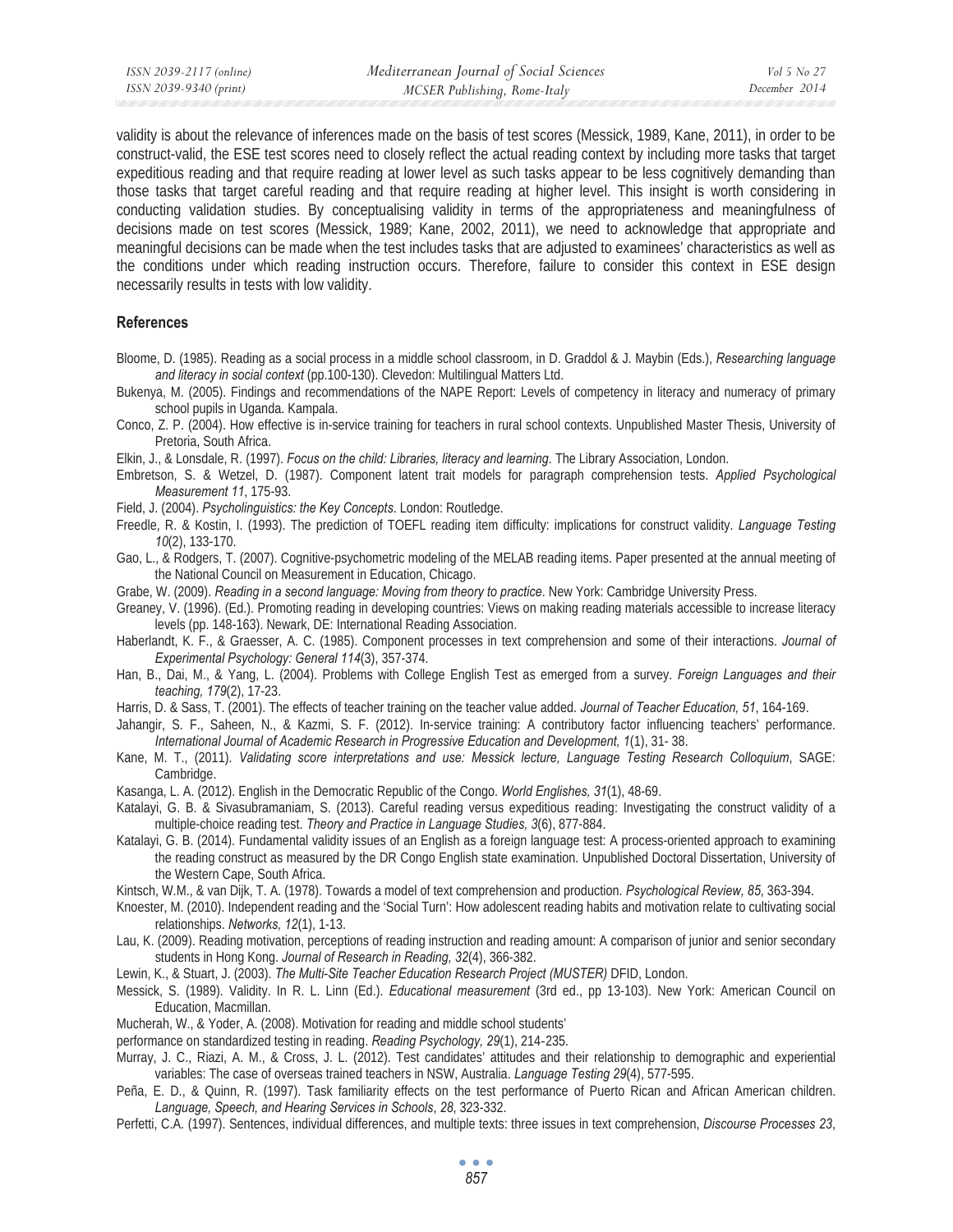337-355.

*Programme National d'Anglais* (1988) DEPS, Kinshasa.

Rouet, J. F., Vidal-Abarca, E., Erboul, A. B., & Miligo, V. (2001). Effect of information search tasks on the comprehension of instructional text. *Discourse Processes, 31*(2), 163-186.

Samupwa, M. (2008). Teacher training and work behaviour. *International Journal of Human Resources, 65*, 88-98.

Sarojani, K. & Krishnan, D. (2011). Careful versus expeditious reading: The case of IELTS reading test. *Academic Research International, 1*(3), 25-35.

- Song, M. Y. (2008). Do divisible subskills exist in second language (L2) comprehension? A structural equation modeling approach. *Language Testing, 25*(4), 435-464.
- Taboada, A. Tonks, S.M., Wiogfield, A. & Guthrie, J.T. (2009). Effects of motivational and cognitive variables on reading comprehension. *Reading and Writing, 22*, 185-209.
- van Gompel, R.P. (2007). Syntactic parsing, in G. Gaskell (Ed.), *The Oxford handbook of psycholinguistics*. Oxford: Oxford University Press.
- van Steensel, R., Oostdam, R., & van Gelderen, A. (2013). Assessing reading comprehension in adolescent low achievers: Subskills identification and task specificity. *Language Testing, 30*(1), 3-21.
- Vygotsky, L. S. (1978)*. Mind in society: The development of higher psychological processes*, (M. Cole, V. John-Steiner, S. Scribner, & E. Souberman, Eds. & Trans.), Cambridge, MA: Harvard University Press.
- Weir, C.J., & Khalifa, H. (2008a). A cognitive processing approach towards defining reading comprehension, *Cambridge ESOL: Research Notes*, *31*, 2-10.
- Weir, C.J., & Khalifa, H. (2008b). Applying a cognitive processing model to Main Suite reading papers, *Cambridge ESOL: Research Notes 31*, 11-16.

Weir, C. J. (2005). *Language testing and validation: an evidence-based approach*. Palgrave, Macmillan.

- Weir, C., Hawkey, R., Green, A., & Devi, S. (2008). The cognitive processes underlying the academic reading construct as measured by IELTS. *IELTS Research Reports, 9*, 157-189
- Young, J.W. (2008). Ensuring valid content tests for English language learners. *R&D Connections*, *8*, ETS Research and Development, Princeton, NJ.

#### **Appendix 1: Contextual Questionnaire Administered to Student-Participants**

**Instruction:** In this questionnaire, you are requested to tick the box that reflects your views. Then after, you have to explain your choice. 1. How often do you read in English at school and at home? Indicate your frequency of reading on a scale where 1=regularly, 2=sometimes, 3= rarely and 4= never

| <b>Frequency of reading</b> |           |  |  |
|-----------------------------|-----------|--|--|
|                             | At school |  |  |
|                             | At home   |  |  |

Comment on/Explain your choices

……………………………………

………………………………………………………………………………………………………………………………………………………………

……………………………………………………………………………………………….

2. Which of the following sources for reading do you use at school and at home?

| Sources used for reading |                                  | At school | At home |
|--------------------------|----------------------------------|-----------|---------|
|                          | Texts copied from the chalkboard |           |         |
|                          | Texts photocopied from textbooks |           |         |
|                          | <b>Textbooks</b>                 |           |         |
|                          | Magazines/newspapers/brochures   |           |         |
|                          | Books/novels/plays               |           |         |
|                          | Internet source                  |           |         |
|                          | No source                        |           |         |

### Comment on/Explain your choices ……………………………………………………………………………………………………………………………………………………………… ……………………………………………………………………………………………………………………………………………………………… …………………………………………………………………………

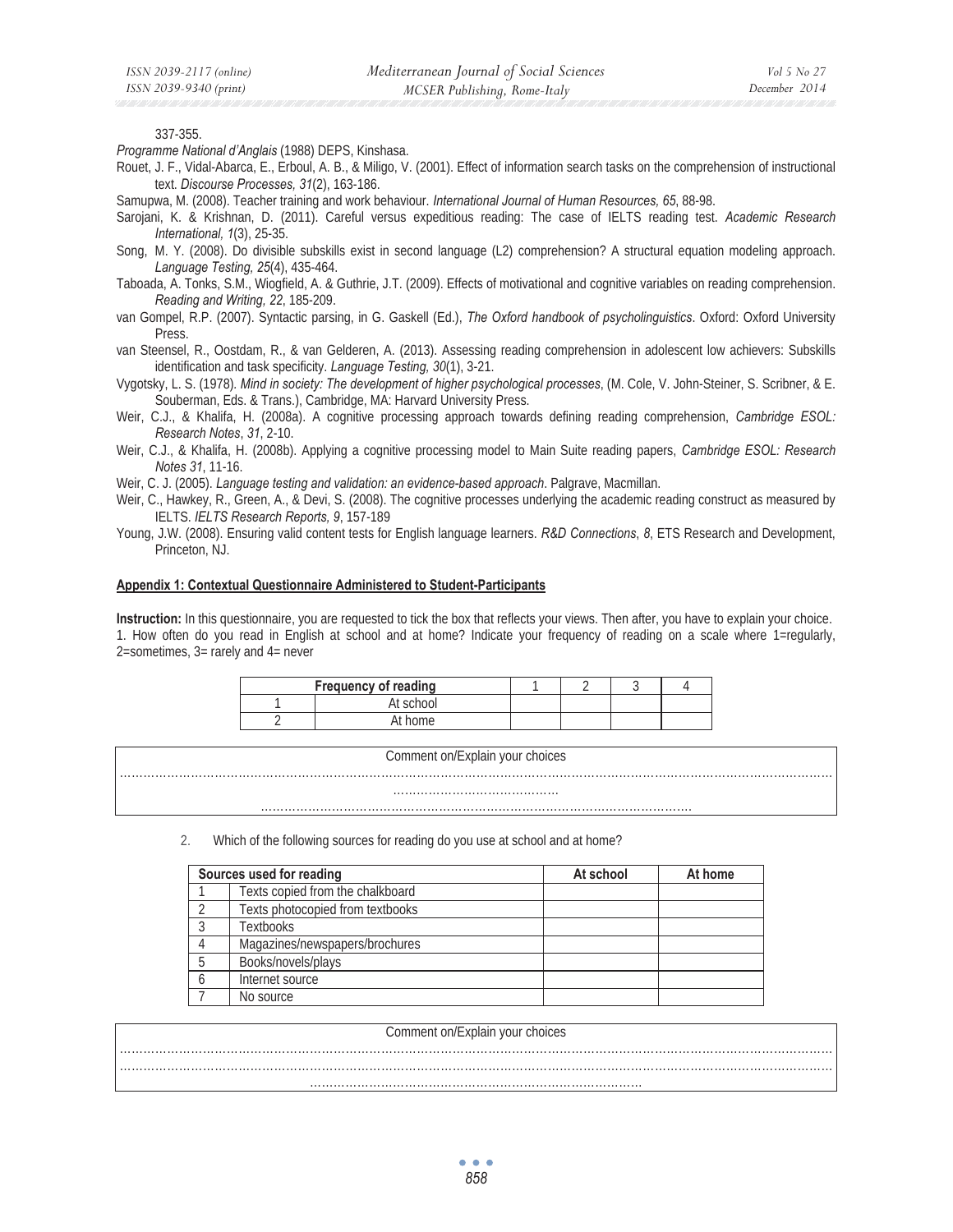#### 3. How often do you attend English classes?

- 1. Regularly
- 2. Sometimes
- 3. Rarely
- 4. Never

## Comment on/Explain your choice

#### 4. For each of the following statements, tick in the box that reflects your attitude to the ESE

| <b>Statements / Assertions</b>                                                          |  | <b>Disagree</b>                           | Don't know |
|-----------------------------------------------------------------------------------------|--|-------------------------------------------|------------|
|                                                                                         |  | J'accepte Je n'accepte pas Je ne sais pas |            |
| 1 All final year students must write an English test                                    |  |                                           |            |
| 2 The ESE is just a way of failing the candidates to the national test                  |  |                                           |            |
| 3 Sometimes feel that I don't need to write the English test                            |  |                                           |            |
| 4 feel that basing the English test on reading comprehension questions only is not fair |  |                                           |            |
| 5 don't mind failing to the English test                                                |  |                                           |            |

#### Comment on/Explain your choices

………………………………………………………………………………………………………………………………………………………………

…………………………………………………………………………

5. How many hours per week will you like to study English?

- 1. one hour per week
- 2. two hours per week
- 3. three hours per week
- 4. four hours per week
- 5. five hours per week

#### Comment on/Explain your choice ………………………………………………………………………………………………………………………………………………………………

……………………………………………………………………………………………………………………………………………………………… …………………………………………………………………………

## **Appendix 2: Questionnaire administered to teacher-participants**

1. How often do you use each of these methods to evaluate your students?

| <b>Testing methods used</b> |                           | <b>Usually</b> | <b>Sometimes</b> | Rarely | <b>Never</b> |
|-----------------------------|---------------------------|----------------|------------------|--------|--------------|
|                             | Open questions            |                |                  |        |              |
|                             | Multiple-choice questions |                |                  |        |              |
|                             | Oral questions            |                |                  |        |              |
|                             | Essay questions           |                |                  |        |              |
|                             | Yes-No questions          |                |                  |        |              |
|                             | True-False questions      |                |                  |        |              |
|                             | <b>Debates</b>            |                |                  |        |              |

| Comment of<br>on/select your<br>CHOICES |
|-----------------------------------------|
|                                         |
|                                         |